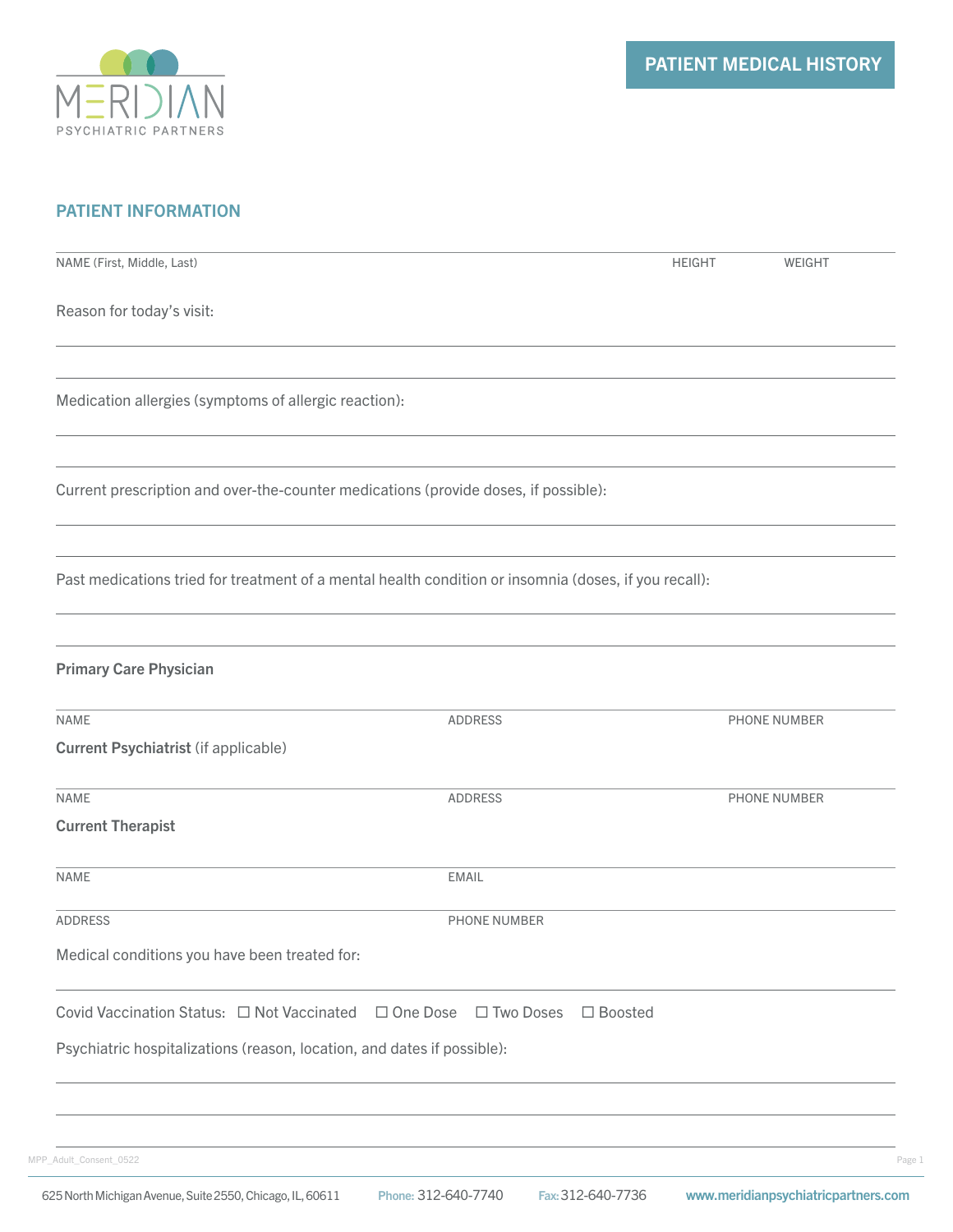

### Suicide attempts (dates, if possible):

Substance use disorder treatment (dates and location, if possible):

Family history of psychiatric illness (please list family member and known diagnosis):

#### Please look at the list of physical symptoms below and check off any that you have experienced in the last SEVERAL DAYS:

- $\Box$  Chronic pain
- $\Box$  Loss of appetite
- $\Box$  Increase in appetite
- $\Box$  Unexplained weight loss
- $\square$  Weight gain
- $\Box$  Fatigue/Lethargy
- $\square$  Unexplained fever
- $\Box$  Hot or cold spells
- $\Box$  Night sweats
- $\square$  Sleeping pattern disruption
- $\square$  Eye pain
- $\Box$  Blurred or double vision
- □ Visual change
- $\Box$  Retinal hemorrhage (floaters in vision)
- $\Box$  Tinnitus (ringing in ears)
- $\Box$  Decreased hearing or hearing loss
- □ Frequent nose bleeds
- $\square$  Difficulty swallowing
- $\Box$  Teeth grinding/clenching at night
- $\square$  Dry mouth
- $\Box$  Joint pains or stiffness
- $\Box$  Muscle pain or cramping
- □ Muscle weakness
- $\Box$  Back pain or stiffness
- MPP\_Adult\_Consent\_0522 Page 2
- $\Box$  Chest pain
- □ Pacemaker placement
- $\Box$  Palpitations (fast or irregular heartbeat)
- $\square$  Swollen feet or hands
- $\Box$  Fainting spells
- $\square$  Shortness of breath with mild exercise
- □ Chronic cough
- □ Chronic shortness of breath
- $\Box$  Chronic wheezing/Asthma
- □ Coughing blood
- $\Box$  Frequent diarrhea
- $\Box$  Frequent constipation
- $\Box$  Persistent nausea or vomiting
- $\Box$  Abdominal pain
- $\Box$  Frequent heartburn (GERD)
- □ Blood in stool
- □ Dark/Tarry stools
- $\square$  Frequent infections  $\Box$  Hives □ Cold or heat intolerance  $\square$  Excessive thirst or urination  $\square$  Excessive/Easy bruising
- $\Box$  Painful/Burning urination Urine retention
- 
- □ Dizziness/Vertigo
- $\square$  Short-term memory difficulties
- $\square$  Frequent headaches
- $\Box$  Numbness/Tingling sensations
- $\Box$  Tremors in hands/shaking
- $\Box$  Muscle spasms or tremors
- $\Box$  Rashes
- $\Box$  Hair or nail changes
- $\Box$  Hair loss

 $\Box$  Feeling depressed  $\Box$  Difficulty concentrating  $\square$  Phobias/Unexplained fears  $\square$  No pleasure from life anymore  $\Box$  Panic attacks or frequent anxiety  $\Box$  Frequent insomnia  $\square$  Excessive moodiness □ Confusional states

 $\Box$  Frequent nightmares